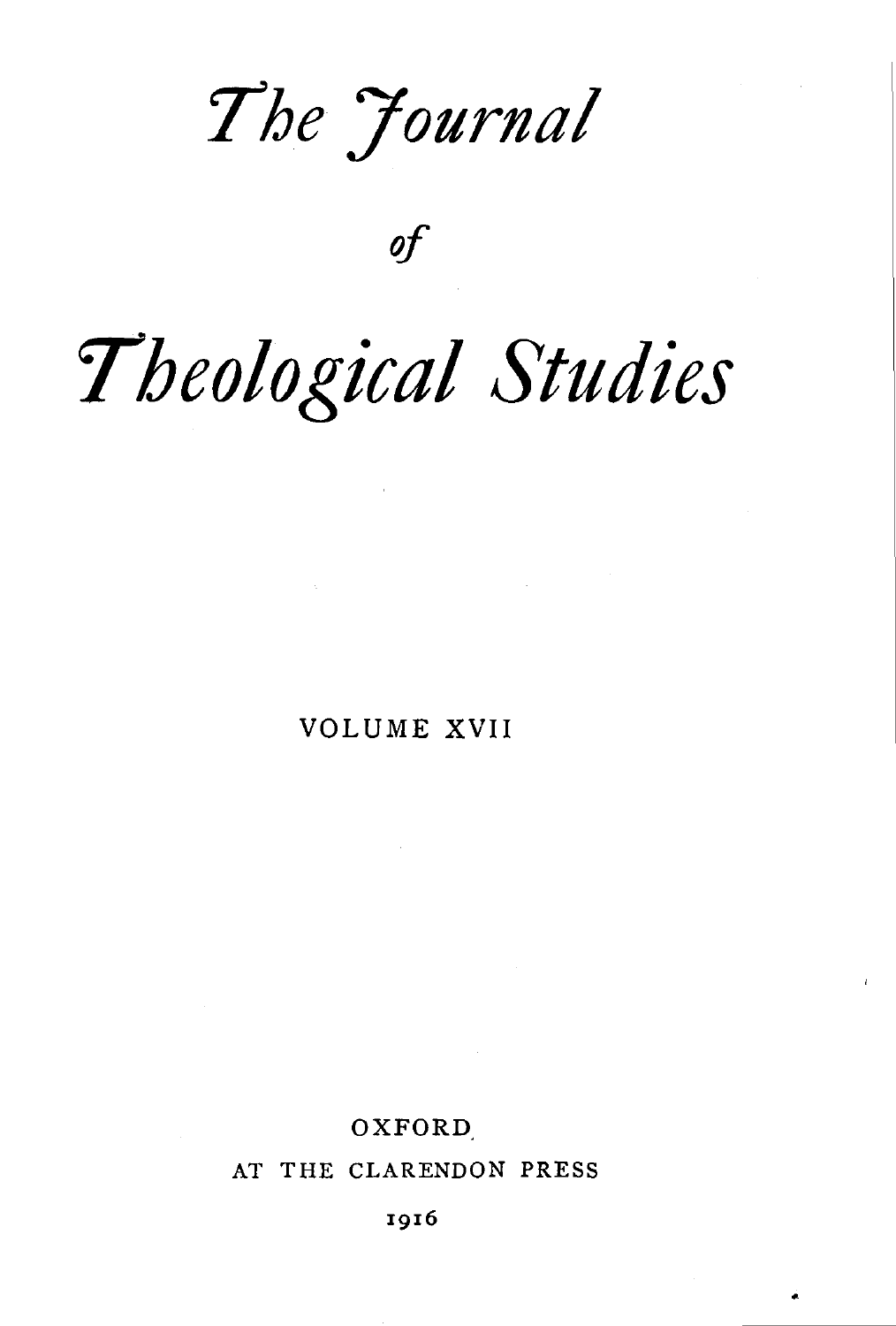### OXFORD UNIVERSITY PRESS LONDON EDINBURGH GLASGOW NEW YORK TORONTO MELBOURNE BOMBAY HUMPHREY MILFORD M.A. PUBLISHER TO THE UNIVERSITY

 $\overline{a}$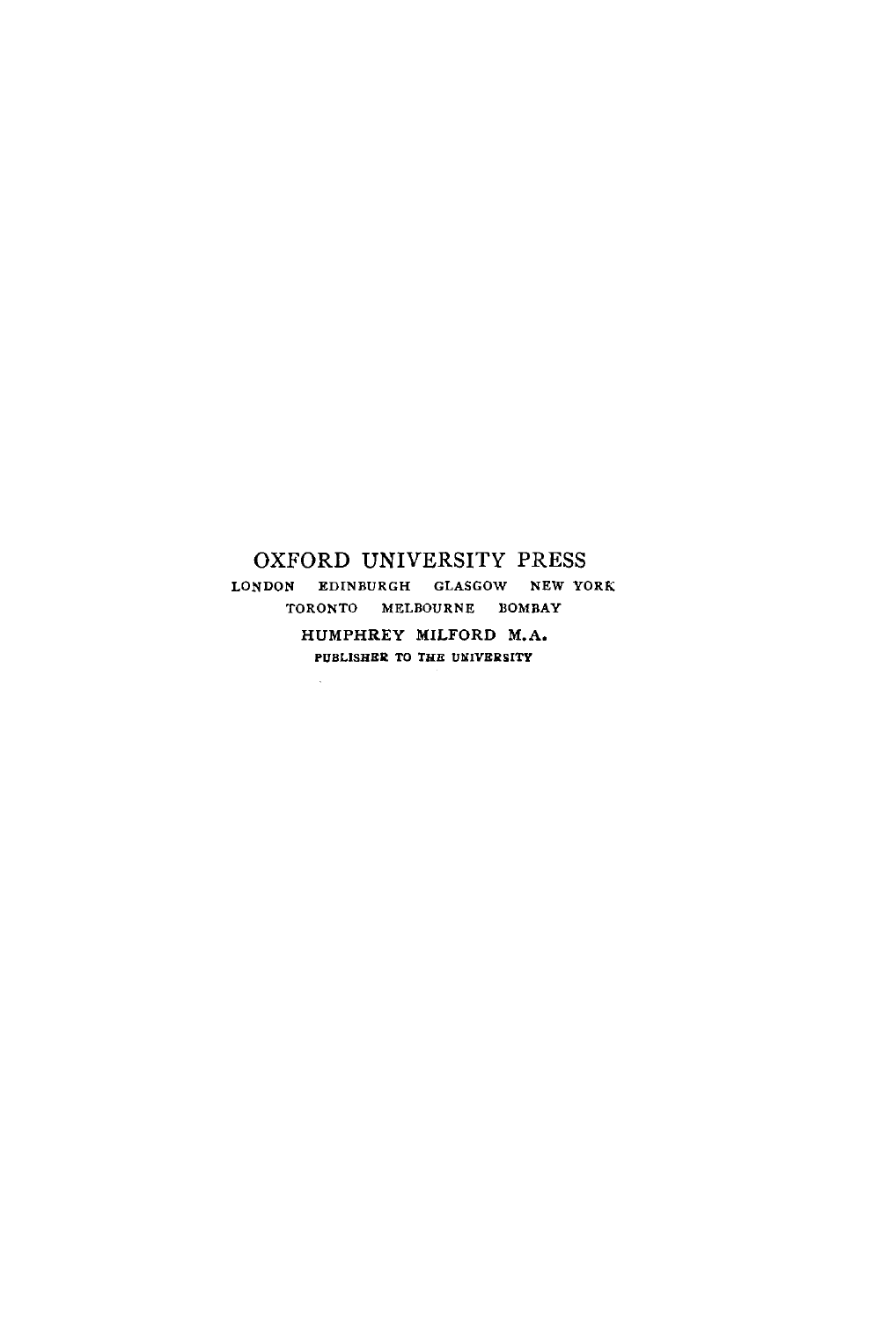#### *COMMITTEE OF DIRECTION:*

Rev. DR. BARNES, Hulsean Professor of Divinity, Cambridge. F. C. BuRKITT, D.D., Norrisian Professor of Divinity, Cambridge. Rev. Dr. COOKE, Regius Professor of Hebrew, Oxford. Rev. DR. HOLLAND, Regius Professor of Divinity, Oxford. Rev. DR. KENNETT, Regius Professor of Hebrew, Cambridge. Very Rev. DR. KIRKPATRICK, Dean of Ely. Rev. Dr. Lock, Dean Ireland's Professor of Exegesis, Oxford. Rev. DR. MASON, Canon of Canterbury. Very Rev. DR. J. ARMITAGE RoBINsoN, Dean of Wells. Rev. DR. SANDAY, Lady Margaret Professor of Divinity, Oxford. Rev. DR. STANTON, Ely Professor of Divinity, Cambridge. Very Rev. DR. STRONG, Dean of Christ Church, Oxford. Rev. DR. SwETE.

#### *EDITORS:*

Rev. DR. BETHUNE-BAKER, 23 Cranmer Road, Cambridge. Rev. F. E. BRIGHTMAN, Magdalen College, Oxford.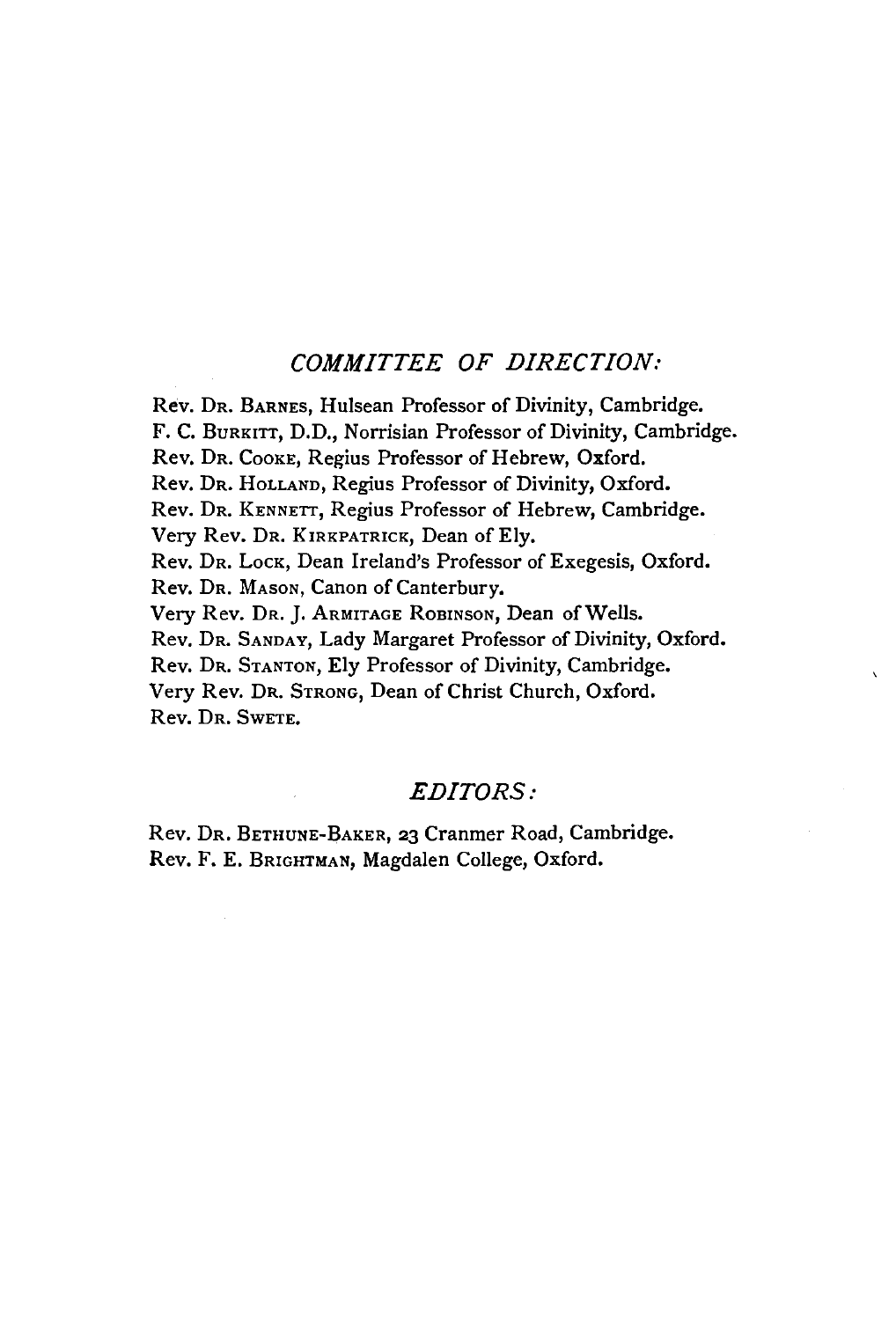## I

# INDEX OF WRITERS

| BALL, C. J.<br>The Relations between the Laws of Babylonia and the Laws of<br>the Hebrew Peoples (C. H. W. Johns).         | $\sim 100$ | 114        |
|----------------------------------------------------------------------------------------------------------------------------|------------|------------|
| BARTLET, V.<br>THE ORDINATION PRAYERS IN THE ANCIENT CHURCH<br>ORDER.                                                      |            | 248        |
| BARNES, W. E.<br>TEXTUAL CRITICISM OF THE OLD TESTAMENT<br>$\ddot{\phantom{a}}$                                            |            | .152,385   |
| BATIFFOL, P.<br>L'ÉGLISE CATHÉDRALE DE PARIS AU VI <sup>e</sup> SIÈCLE.                                                    |            | 354        |
| BERNARD, E. R.<br><i>The Holiness of Pascal</i> (H. F. Stewart)                                                            |            | 107        |
| BETHUNE-BAKER, J. F.<br>Christ and the Church (A. W. Robinson)<br>The Teaching of Christ (E. G. Selwyn)                    |            | 213<br>210 |
| BOUTFLOWER, C.<br>THE HISTORICAL VALUE OF DANIEL v, vi                                                                     |            | 43         |
| BRIGHTMAN, F. E.<br>CHRONICLE OF LITURGICA<br>The Psalter and Martyrology of Ricemarch (ed. H. J. Lawlor).                 |            | 308<br>214 |
| BROWNE, L. E.<br>A JEWISH SANCTUARY IN BABYLONIA                                                                           |            | 400        |
| BUCKLE, D. P.<br>BOHAIRIC LECTIONS OF Wisdom FROM A RYLANDS LIBRARY<br>мs                                                  |            | 78         |
| BURCH, V.<br>TWO NOTES ON EUTHALIUS OF SULCI.                                                                              |            | 176        |
| BURKITT, F. C.<br>AUGUSTINE-FRAGMENT FROM THE CAIRO GENIZAH<br>$\ddot{\phantom{0}}$<br>ON I CORINTHIANS XV 26<br>$\bullet$ |            | 137<br>384 |
| ON CELTIS 'A CHISEL': A STUDY IN TEXTUAL TRADITION                                                                         |            | 389        |
| THE LAST SUPPER AND THE PASCHAL MEAL<br>$\ddot{\phantom{0}}$                                                               |            | 291        |
| W AND $\Theta$ : STUDIES IN THE WESTERN TEXT OF ST MARK                                                                    |            | 1, 139     |

PAGE

 $\mathcal{I}$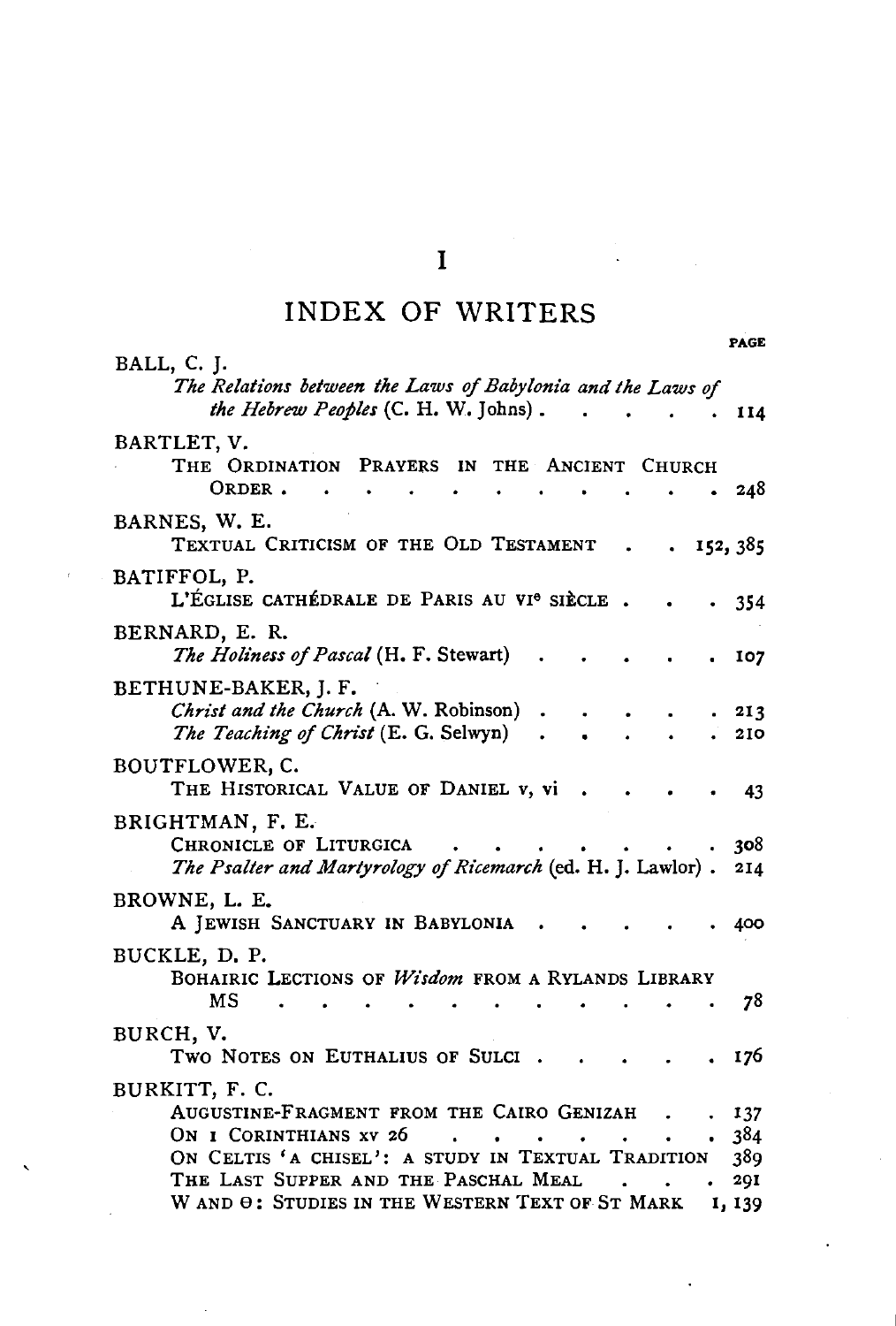|                                                                                                         | PAGE        |
|---------------------------------------------------------------------------------------------------------|-------------|
| BUTTERWORTH, G. W.<br>CLEMENT OF ALEXANDRIA AND ART<br>THE DEIFICATION OF MAN IN CLEMENT OF ALEXANDRIA. | 68<br>157   |
| CHASE, F. H.<br>THE READING IN 2 COR. iii 17 (το πνεύμα Κυρίου).                                        | 60          |
| CLARKE, A. K., and N. E. W. COLLIE<br>A COMMENT ON LUKE xii 41-58                                       | 299         |
| COLLIE, N. E. W. See CLARKE, A. K.                                                                      |             |
| COLSON, F. H.<br>EUANTHAS.                                                                              | 100         |
| Μετεσχημάτισα I COR. iv 6.                                                                              | 379         |
| COVEY-CRUMP, W. W.<br>THE SITUATION OF TARSHISH.                                                        | 280         |
| COWLEY, A.<br>IN HEBREW כַוֹּסוֹם IN HEBREW                                                             | 174         |
| FRERE, W. H.<br><i>The English Rite</i> (F. E. Brightman).                                              | 302         |
| GIBSON, M. D.<br>THE HOUSE IN WHICH THE LAST SUPPER WAS HELD.                                           | 398         |
| HART, S.<br>TRIANGULAR NUMBERS                                                                          | 76          |
| JACKSON, H. LATIMER<br>Dogma, Fact, and Experience (A. E. J. Rawlinson).                                | 209         |
| JOHNS, C. H. W.<br>RECENT ASSYRIOLOGY                                                                   | 216         |
| KENNETT, R. H.<br>The Ideals of the Prophets (S. R. Driver).                                            | 104         |
| LATTEY, C.<br>THE DEIFICATION OF MAN IN CLEMENT OF ALEXANDRIA.                                          | 257         |
| MªLEAN, N.<br>TEXTUAL CRITICISM OF THE OLD TESTAMENT                                                    |             |
| MOFFATT, J.                                                                                             | 298         |
| ARISTOTLE AND TERTULLIAN.                                                                               | 170         |
| MOZLEY, J. K.<br>Church and Nation (W. Temple)                                                          |             |
| <i>Conduct and the Supernatural</i> (L. S. Thornton)                                                    | 413<br>.412 |
| Le Dogme de la Rédemption (J. Rivière)                                                                  | 409         |
| The War and the Kingdom of God (ed. G. K. A. Bell)                                                      | 410         |
| NAIRNE, A.                                                                                              |             |
| THE PRAYER FOR THE CONSECRATION OF A BISHOP IN THE                                                      |             |
| CHURCH ORDER OF HIPPOLYTUS<br>۰<br>the contract of the contract of the                                  | 398         |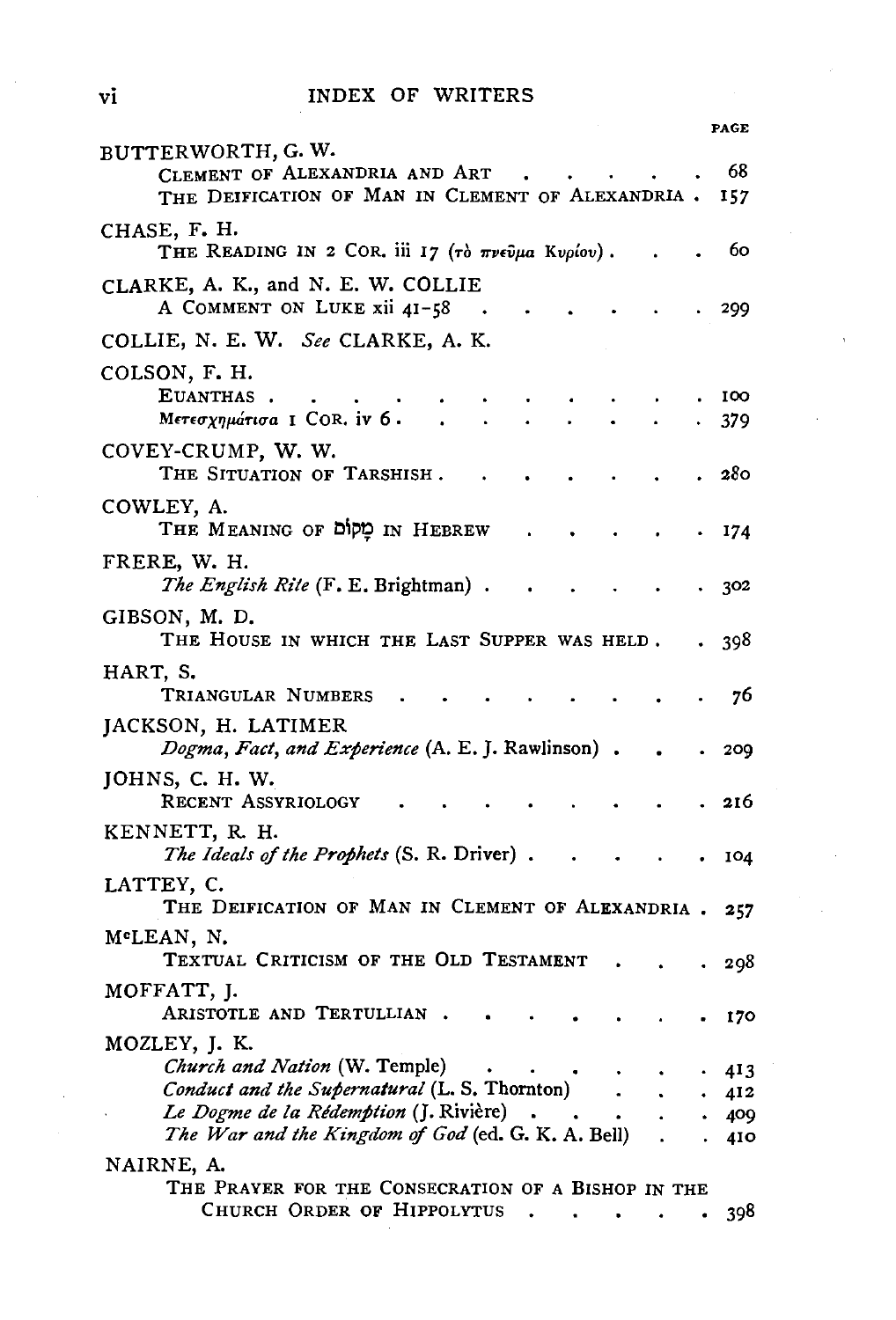|                                                                                                                                                      | <b>PAGE</b> |
|------------------------------------------------------------------------------------------------------------------------------------------------------|-------------|
| ROBINSON, T. H.<br>THE STRUCTURE OF THE BOOK OF OBADIAH                                                                                              | 402         |
| ROBSON, E. I.<br>RHYTHM AND INTONATION IN ST MARK i-x.                                                                                               | 270         |
| SANDAY, W.<br>The Doctrine of the Atonement (J. K. Mozley).                                                                                          | 305         |
| SMITH, H.<br>SOME CATENAE FRAGMENTS OF ORIGEN'S COMMENTARY ON                                                                                        |             |
| MATTHEW.<br>$\bullet$ .<br><br><br><br><br><br><br><br><br><br><br><br><br><br>$\bullet$<br><b>Contract Contract</b>                                 | 101         |
| SOUTER, A.<br>A MUTILATED LATIN NEW TESTAMENT OF THE MEROVINGIAN                                                                                     |             |
| PERIOD.<br>$\bullet$<br>A THEOLOGICAL TRACTATE ON THE DIVINITY OF THE SON,<br>FROM PARIS MS B.N. Lat. 653.<br><b>Contract Contract</b><br>$\sim 100$ | 98<br>129   |
| SPAGNOLO, A., and C. H. TURNER                                                                                                                       |             |
| MAXIMUS OF TURIN AGAINST THE PAGANS.<br>STEENBUCH, C.                                                                                                | 321         |
| EVST. 236<br>$\sim$                                                                                                                                  | 180         |
| STEWART, H. F.<br>A COMMENTARY BY REMIGIUS AUTISSIODORENSIS ON THE                                                                                   |             |
| De Consolatione Philosophiae OF BOETHIUS                                                                                                             | 22          |
| The Faith and the War (ed. F. J. Foakes-Jackson).<br>The Holy Catholic Church: the Communion of Saints (H. B.                                        | 184         |
| Swete).<br>$\sim 100$ km s $^{-1}$<br>$\sim$ $\sim$<br>William de Colchester, Abbot of Westminster (E. H. Pearce).                                   | 190<br>IQI  |
| STREETER, B. H.                                                                                                                                      |             |
| The Gospel according to S. Matthew (A. H. M°Neile)                                                                                                   | 125         |
| How Luke was written (E. W. Lummis).<br>$\Delta \sim 10$                                                                                             | 124         |
| The Parables of the Gospels (L. E. Browne)<br>$\mathcal{A}(\mathcal{A})$ and $\mathcal{A}(\mathcal{A})$                                              | 126         |
| SWETE, H. B.<br>I. THE DISCIPLE WHOM JESUS LOVED. II. JOHN OF EPHESUS 371                                                                            |             |
| TENNANT, F. R.                                                                                                                                       |             |
| Belief and Practice (W. Spens).                                                                                                                      | 203         |
| The Commonitorium of Vincent of Lérins (R. S. Moxon).<br>God and Freedom in Human Experience (C. F. D'Arcy).                                         | 414         |
| <i>Theism and Humanism</i> (A. J. Balfour) .<br>$\bullet$ .                                                                                          | 198<br>193  |
| TOLLINTON, R. B.<br>THE TWO ELEMENTS IN MARCION'S DUALISM                                                                                            | 263         |
| TURNER, C. H.                                                                                                                                        |             |
| AN ANCIENT HOMILIARY (OF ST MAXIMUS OF TURIN) III<br>ARLES AND ROME: THE FIRST DEVELOPEMENTS OF CANON                                                | 225         |
| LAW IN GAUL<br>$\ddot{\phantom{a}}$<br>$\bullet$<br>$\bullet$<br>$\bullet$<br>$\bullet$<br>$\bullet$                                                 | 236         |

 $\mathcal{L}$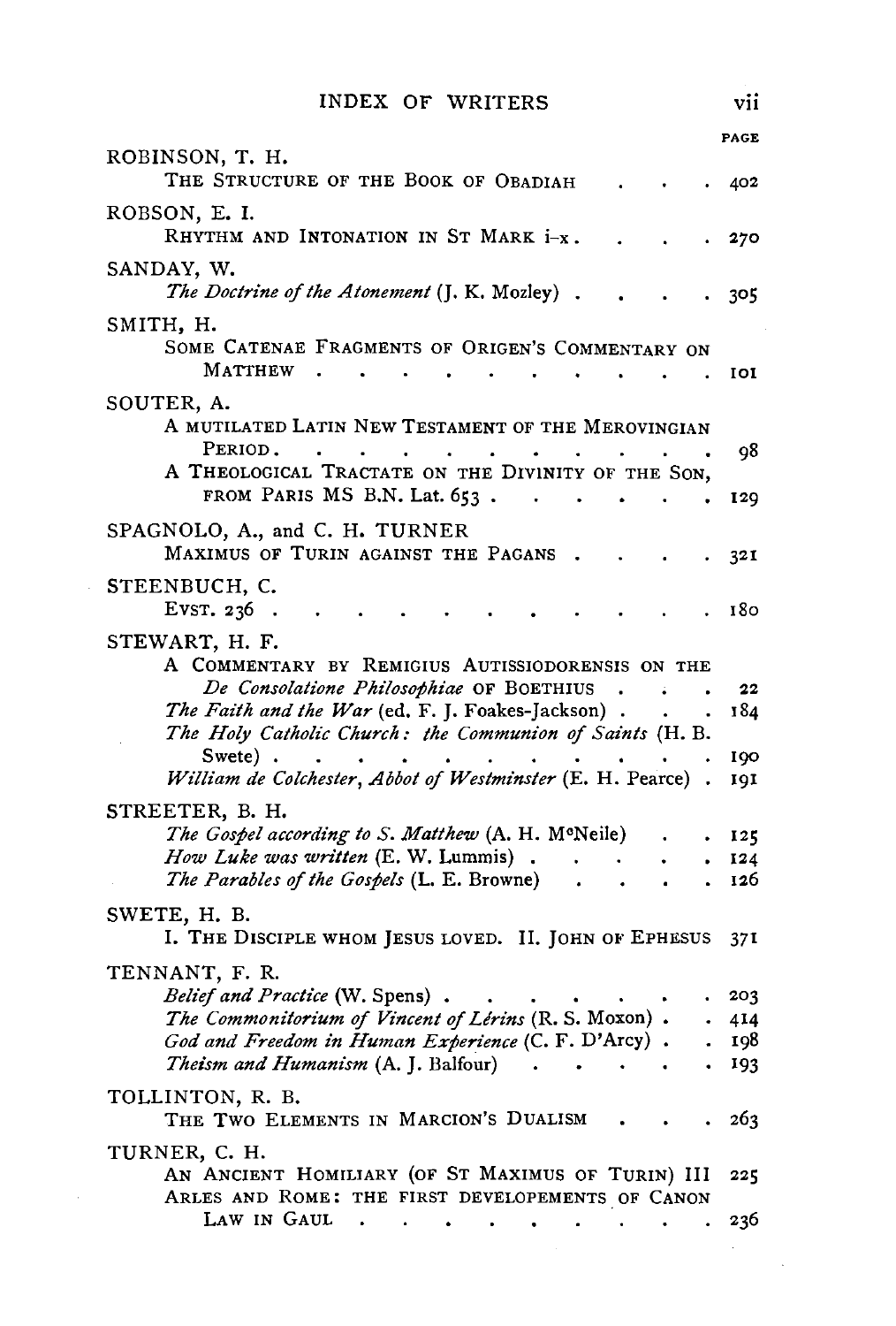|                                                                             |  | PAGE |
|-----------------------------------------------------------------------------|--|------|
| TURNER, C. H. (continued).                                                  |  |      |
| THE CHURCHES AT WINCHESTER IN THE EARLY ELEVENTH                            |  |      |
| CENTURY $\cdot \cdot \cdot \cdot \cdot \cdot \cdot \cdot \cdot \cdot \cdot$ |  | - 65 |
| THE PAPAL CHRONOLOGY OF THE THIRD CENTURY 338                               |  |      |
| TURNER, C. H., and A. SPAGNOLO<br>MAXIMUS OF TURIN AGAINST THE PAGANS 321   |  |      |
| WHITE, H. G. EVELYN                                                         |  |      |
| A LITURGICAL FRAGMENT FROM THEBES 171                                       |  |      |
|                                                                             |  |      |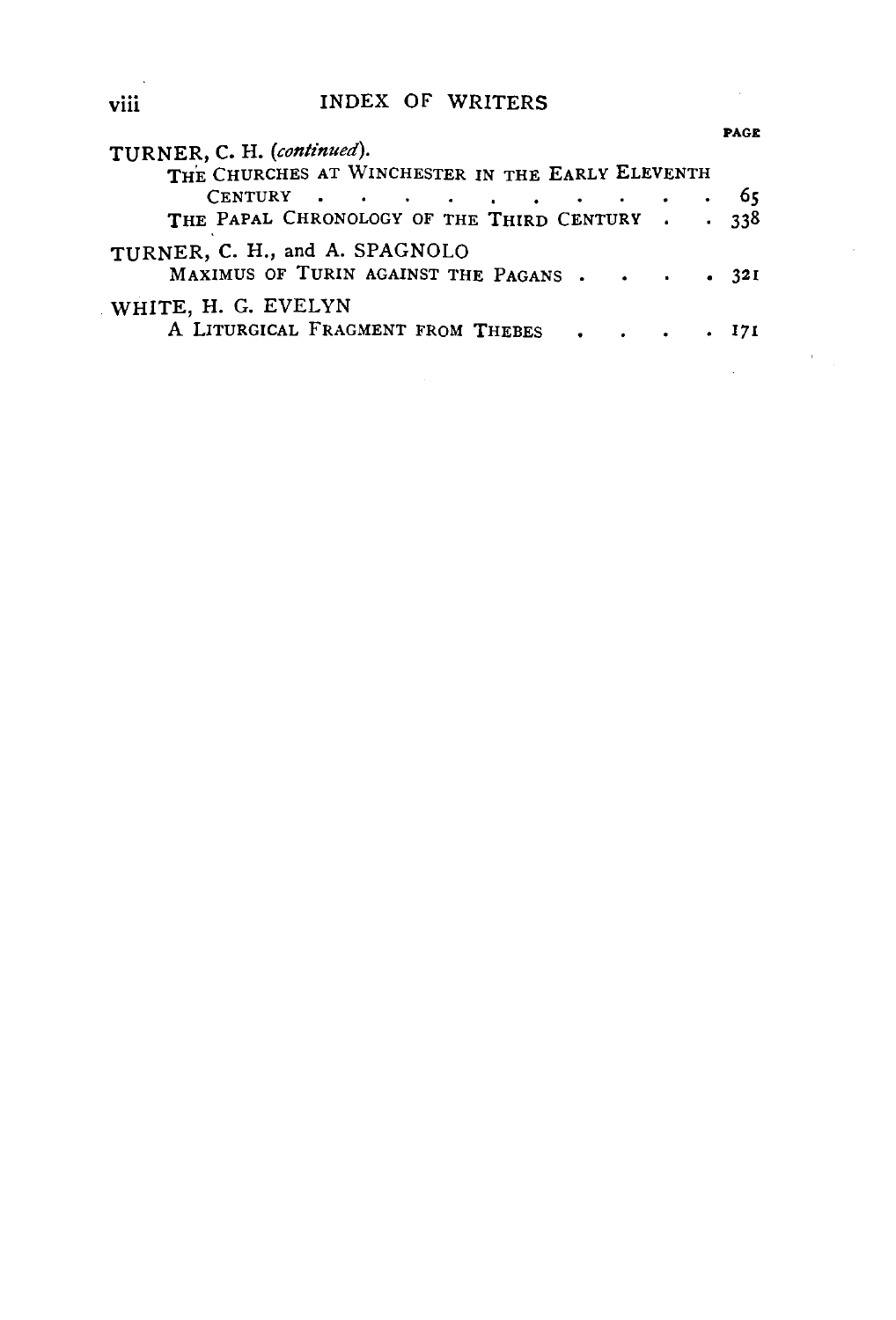## INDEX OF ARTICLES

PAGE

| CHRONICLE:                                                                                                                                                                                               |                 |
|----------------------------------------------------------------------------------------------------------------------------------------------------------------------------------------------------------|-----------------|
| LITURGICA. By F. E. Brightman.                                                                                                                                                                           | 308             |
| DOCUMENTS:                                                                                                                                                                                               |                 |
| AUGUSTINE-FRAGMENTS FROM THE CAIRO GENIZAH.<br>By<br>F. C. Burkitt<br><b>Contract Contract</b><br>$\ddot{\phantom{a}}$<br>$\overline{a}$<br>$\sim$ 100 $\mu$<br>$\ddot{\phantom{0}}$                     | 137             |
| AN ANCIENT HOMILIARY (OF ST MAXIMUS OF TURIN) III.<br>By<br>C. H. Turner<br>$\ddot{\phantom{a}}$<br>$\ddot{\phantom{a}}$<br>$\sim$<br>$\mathbf{r} = \mathbf{r} + \mathbf{r}$ .<br>$\cdot$ .<br>$\bullet$ | 225             |
| MAXIMUS OF TURIN AGAINST THE PAGANS. By A. Spagnolo<br>and C. H. Turner.                                                                                                                                 | 321             |
| A THEOLOGICAL TRACTATE ON THE DIVINITY OF THE SON,<br>FROM PARIS MS B.N. Lat. 653. By A. Souter<br>$\ddot{\phantom{a}}$                                                                                  | 129             |
| NOTES AND STUDIES:                                                                                                                                                                                       |                 |
| ARISTOTLE AND TERTULLIAN. By J. Moffatt<br>$\sim$ $\sim$<br><b>Contract Contract Ave</b>                                                                                                                 | 170             |
| ARLES AND ROME: THE FIRST DEVELOPEMENTS OF CANON<br>LAW IN GAUL. By C. H. Turner                                                                                                                         | 236             |
| ON CELTIS 'A CHISEL': A STUDY IN TEXTUAL TRADITION.<br>By $F. C.$ Burkitt.<br>$\bullet$<br>$\ddot{\phantom{0}}$<br><b>Contract Contract</b><br>$\bullet$<br>$\sim$ $\sim$<br>$\bullet$                   | 389             |
| CLEMENT OF ALEXANDRIA AND ART. By G. W. Butterworth.                                                                                                                                                     | - 68            |
| THE DEIFICATION OF MAN IN CLEMENT OF ALEXANDRIA.<br>Bv<br>G. W. Butterworth<br>$\mathbf{r}$<br>$\ddot{\phantom{a}}$<br>$\mathbf{r} = \mathbf{r}$                                                         | 157             |
| THE DEIFICATION OF MAN IN CLEMENT OF ALEXANDRIA: SOME<br>FURTHER NOTES. By C. Lattey.<br>$\sim 100$ km s $^{-1}$                                                                                         | 257             |
| ON I CORINTHIANS XV 26. By F. C. Burkit                                                                                                                                                                  | 384             |
| THE READING IN 2 COR. iii 17 (Tò mvevpa Kupiov). By F. H.<br>Chase                                                                                                                                       | 60              |
| THE HISTORICAL VALUE OF DANIEL v, vi. By C. Boutflower.                                                                                                                                                  | 43              |
| I. THE DISCIPLE WHOM JESUS LOVED. II. JOHN OF EPHESUS.                                                                                                                                                   |                 |
| By H. B. Swete<br>$\sim 10^{-10}$ km s $^{-1}$                                                                                                                                                           | 37 <sup>1</sup> |
| EUANTHAS. By F. H. Colson.<br>$\mathbf{r} = \mathbf{r}$<br>$\sim$<br>$\sim$<br>TWO NOTES ON EUTHALIUS OF SULCI. By V. Burch.                                                                             | 100             |
|                                                                                                                                                                                                          | 176             |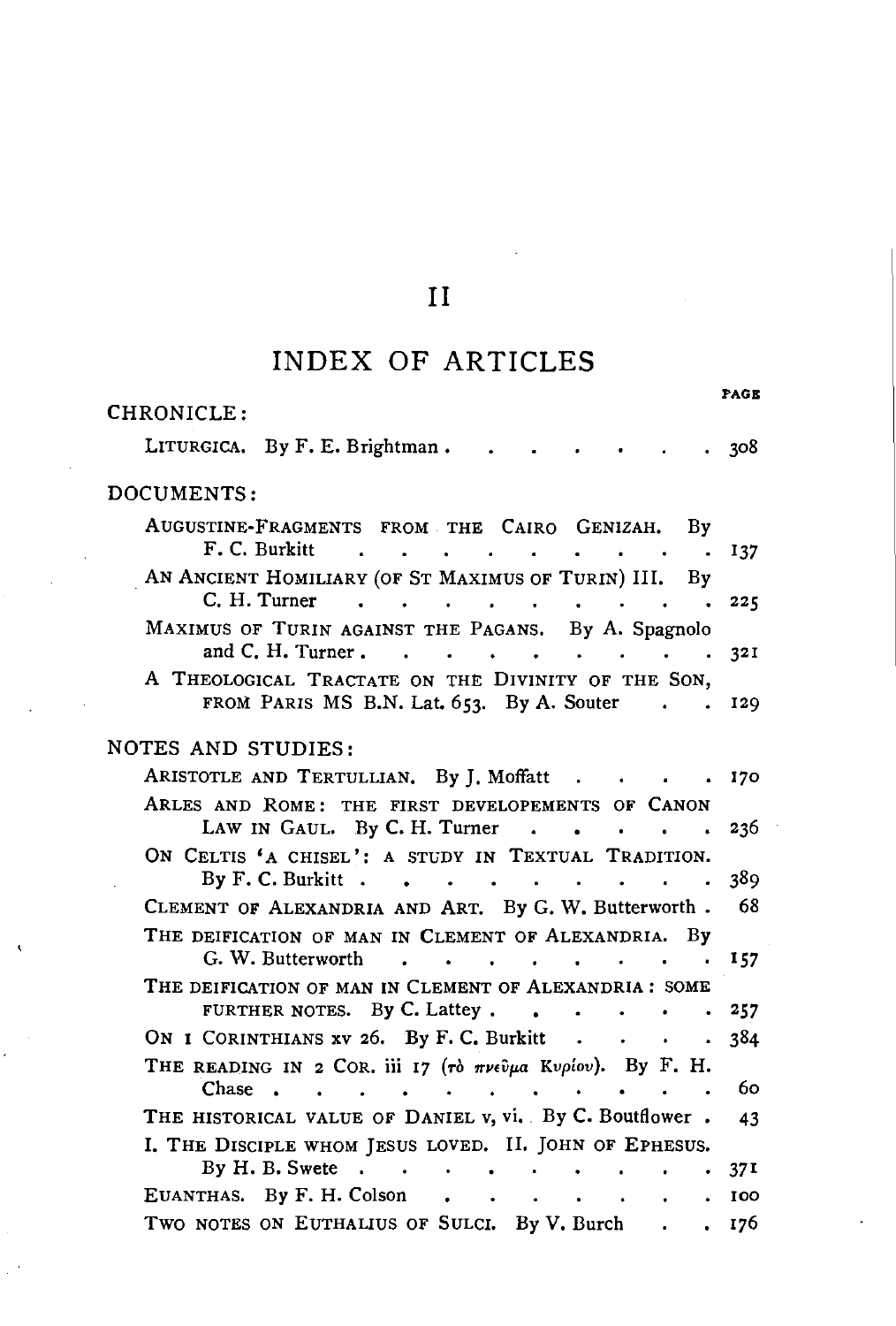|                                                                                                                                                                                                                                                                         | <b>PAGE</b> |
|-------------------------------------------------------------------------------------------------------------------------------------------------------------------------------------------------------------------------------------------------------------------------|-------------|
| EvsT. 236. By C. Steenbuch<br>$\mathcal{L}^{\mathcal{A}}$ . The contract of the contract of the contract of the contract of the contract of the contract of the contract of the contract of the contract of the contract of the contract of the contract of the contrac | 180         |
| A JEWISH SANCTUARY IN BABYLONIA. By L. E. Browne                                                                                                                                                                                                                        | 400         |
| THE LAST SUPPER AND THE PASCHAL MEAL. By F. C. Burkitt                                                                                                                                                                                                                  | <b>29I</b>  |
| THE HOUSE IN WHICH THE LAST SUPPER WAS HELD.<br>Βy                                                                                                                                                                                                                      |             |
| M. D. Gibson<br>$\sim 10^{-11}$<br>$\bullet$<br>$\blacksquare$                                                                                                                                                                                                          | 398         |
| A LITURGICAL FRAGMENT FROM THEBES. By H. G. Evelyn<br>White .<br>$\bullet$<br>$\bullet$ .<br>$\ddot{\phantom{a}}$<br>$\sim$                                                                                                                                             | 171         |
| A COMMENT ON LUKE xii 41-58. By A. K. Clarke and N. E. W.<br>Collie<br><b>Contract Contract</b><br>$\ddot{\phantom{a}}$<br>$\ddot{\phantom{0}}$<br>$\mathbf{A}$ and $\mathbf{A}$ and $\mathbf{A}$                                                                       | 299         |
| THE MEANING OF Dipp IN HEBREW. By A. Cowley                                                                                                                                                                                                                             | 174         |
| TWO ELEMENTS IN MARCION'S DUALISM. By R. B. Tollinton.                                                                                                                                                                                                                  | 263         |
| Μετεσχημάτισα I COR. iv 6. By F. H. Colson<br><b>Contract Contract Contract</b>                                                                                                                                                                                         | 379         |
| A MUTILATED LATIN NEW TESTAMENT OF THE MEROVINGIAN                                                                                                                                                                                                                      |             |
| PERIOD. By A. Souter<br>$\cdot$                                                                                                                                                                                                                                         | 98          |
| STRUCTURE OF THE BOOK OF OBADIAH. By T. H.<br>Тне                                                                                                                                                                                                                       |             |
| Robinson<br>$\sim$ 400 $\sim$<br>$\bullet$<br>$\bullet$                                                                                                                                                                                                                 | 402         |
| TEXTUAL CRITICISM OF THE OLD TESTAMENT. By N. M°Lean                                                                                                                                                                                                                    | 298         |
| TEXTUAL CRITICISM OF THE OLD TESTAMENT.<br>By W. E.<br>Barnes.<br>$\ddot{\phantom{0}}$<br>$\blacksquare$<br>$\ddot{\phantom{a}}$                                                                                                                                        | 152, 385    |
| SOME CATENAE FRAGMENTS OF ORIGEN'S COMMENTARY ON<br>By H. Smith $\ldots$<br>MATTHEW.<br>$\sim$<br>$\bullet$                                                                                                                                                             | IOI         |
| THE PAPAL CHRONOLOGY OF THE THIRD CENTURY. By C. H.<br>Turner<br>$\sim$<br>$\ddot{\phantom{0}}$<br>$\bullet$                                                                                                                                                            | 338         |
| L'ÉGLISE CATHÉDRALE DE PARIS AU VI <sup>e</sup> SIÈCLE. By P. Batiffol                                                                                                                                                                                                  | 354         |
| THE ORDINATION PRAYERS IN THE ANCIENT CHURCH ORDER.<br>By V. Bartlet<br>$\ddot{\phantom{a}}$<br>$\ddot{\phantom{a}}$<br>$\mathbf{r}$<br>$\bullet$<br>$\ddot{\phantom{a}}$<br>$\ddot{\phantom{0}}$<br>$\ddot{\phantom{a}}$<br>$\ddot{\phantom{a}}$                       | 248         |
| THE PRAYER FOR THE CONSECRATION OF A BISHOP IN THE                                                                                                                                                                                                                      |             |
| CHURCH ORDER OF HIPPOLYTUS. By A. Nairne.                                                                                                                                                                                                                               | 398         |
| A COMMENTARY BY REMIGIUS AUTISSIODORENSIS ON THE<br>De Consolatione Philosophiae OF BOETHIUS. By H. F.                                                                                                                                                                  |             |
| Stewart.                                                                                                                                                                                                                                                                | 22          |
| RHYTHM AND INTONATION IN ST MARK i-x. By E. I. Robson                                                                                                                                                                                                                   | 270         |
| THE SITUATION OF TARSHISH. By W. W. Covey-Crump.                                                                                                                                                                                                                        | 280         |
| TRIANGULAR NUMBERS. By S. Hart .<br>$\sim$<br>$\bullet$                                                                                                                                                                                                                 | 76          |
| W and $\Theta$ : STUDIES IN THE WESTERN TEXT OF ST MARK.<br>By<br>F. C. Burkitt.<br>$\bullet$<br>$\ddot{\phantom{0}}$<br>$\ddot{\phantom{0}}$<br>$\ddot{\phantom{a}}$                                                                                                   | 1, 139      |
| THE CHURCHES AT WINCHESTER IN THE EARLY ELEVENTH                                                                                                                                                                                                                        |             |
| CENTURY. By C. H. Turner<br>$\ddot{\phantom{a}}$<br>$\ddot{\phantom{0}}$                                                                                                                                                                                                | 65          |
| BOHAIRIC LECTIONS OF Wisdom FROM A RYLANDS LIBRARY MS.                                                                                                                                                                                                                  |             |
| By D. P. Buckle .<br>$\bullet$<br>$\bullet$<br>$\blacksquare$                                                                                                                                                                                                           | 78          |
|                                                                                                                                                                                                                                                                         |             |

l.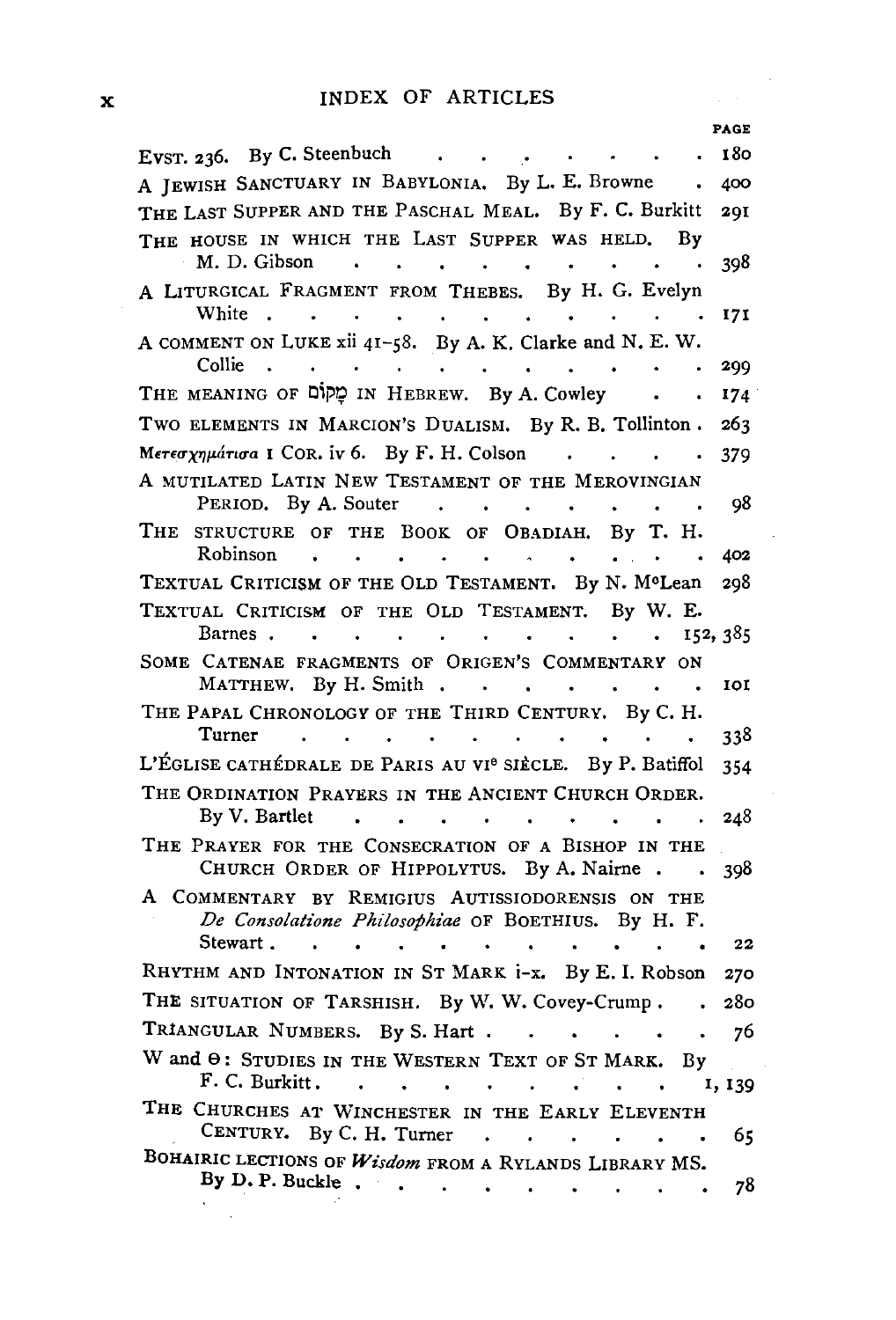## III

# NDEX OF AUTHORS AND BOOKS REVIEWED OR NOTICED

|                                                                       |                                                           |            |                      |           |           |  |   |             | PAGE  |
|-----------------------------------------------------------------------|-----------------------------------------------------------|------------|----------------------|-----------|-----------|--|---|-------------|-------|
| ARISTOTLE. Rhetoric ii 23                                             |                                                           |            |                      |           |           |  |   |             | 170   |
| <b>ST AUGUSTINE</b>                                                   | $\sim$                                                    |            |                      |           |           |  |   |             | 137   |
| BALFOUR, A. J. Theism and Humanism                                    |                                                           |            |                      |           |           |  |   |             | 193   |
| BARTON, G. A. Sumerian business and administrative Documents from the |                                                           |            |                      |           |           |  |   |             |       |
| Earliest Times to the Dynasty of Agade                                |                                                           |            |                      |           |           |  |   |             | 219   |
| BELL, G. K. A., AND OTHERS The War and the Kingdom of God             |                                                           |            |                      |           |           |  |   |             | 410   |
| BOETHIUS. De Consolatione Philosophiae                                |                                                           |            |                      |           |           |  |   |             | 22    |
| BRIGHTMAN, F. E. The English Rite.                                    |                                                           |            |                      |           |           |  |   |             | 302   |
| BROWNE, L. E. The Parables of the Gospels                             |                                                           |            |                      |           |           |  |   |             | 126   |
| CHIERA, E. Legal and Administrative Documents from Nippur.            |                                                           |            |                      |           |           |  |   |             | 717   |
| CLEMENT OF ALEXANDRIA                                                 |                                                           |            |                      |           |           |  |   | 68, 157,    | 257   |
| $r$ Cor. iv 6.                                                        |                                                           |            |                      |           |           |  |   |             | 379   |
| xv 26<br>r<br>$\cdot$                                                 |                                                           |            |                      |           |           |  |   |             | 384   |
| iii 17<br>2<br>$, \cdot$                                              | $\bullet$                                                 |            |                      |           |           |  |   |             | 60    |
| Daniel v, vi.                                                         |                                                           |            |                      |           |           |  |   |             | 43    |
| D'ARCY, C. F. God and Freedom in Human Experience                     |                                                           |            |                      |           |           |  |   |             | 198   |
| DRIVER, S. R. The Ideals of the Prophets                              |                                                           |            |                      |           |           |  |   |             | 104   |
| Egyptian Church Order                                                 |                                                           |            |                      |           |           |  |   | 248, 398    |       |
| *Εκθεσιs of Heraclius, The                                            |                                                           |            |                      |           |           |  |   |             | 176   |
| EUTHALIUS.                                                            | $\sim$                                                    |            | $\ddot{\phantom{0}}$ |           |           |  |   |             | 176   |
| Ezra viii 17.                                                         | <b>Contract Contract</b>                                  |            | $\ddot{\phantom{0}}$ | $\bullet$ | $\bullet$ |  |   |             | 400   |
| FOAKES-JACKSON, F. J., AND OTHERS. The Faith and the War              |                                                           |            |                      |           |           |  | ۰ |             | 184   |
| Gregorian Sacramentary, The                                           |                                                           |            | $\ddot{\phantom{0}}$ |           |           |  | ٠ |             | 313   |
| ST HIPPOLYTUS.                                                        |                                                           |            |                      |           |           |  |   | 248, 398    |       |
| St John                                                               |                                                           |            |                      |           |           |  |   |             | 371   |
| JOHNS, C. H. W. The Relations between the Laws of Babylonia and the   |                                                           |            |                      |           |           |  |   |             |       |
| Laws of the Hebrew Peoples                                            |                                                           |            |                      |           |           |  |   |             | 1 I 4 |
| LANGDON, S. Historical and religious texts from the Temple Library of |                                                           |            |                      |           |           |  |   |             |       |
| Nippur                                                                |                                                           |            |                      |           |           |  |   |             | 220   |
| ,,                                                                    | Sumerian Epic of Paradise, The Flood and the Fall of Man. |            |                      |           |           |  |   |             | 216   |
| LAWLOR, H. J. The Psalter and Martyrology of Ricemarch.               |                                                           |            |                      |           |           |  |   |             | 214   |
| LEGG, J. W. Cranmer's Liturgical Projects                             |                                                           |            |                      |           |           |  |   |             | 309   |
| St Luke xii 41-58                                                     |                                                           |            |                      |           |           |  |   |             | 299   |
| LUMMIS, E. W. How Luke was written                                    |                                                           |            |                      |           |           |  |   |             | 124   |
| M <sup>c</sup> NEILE, A. H. The Gospel according to St Matthew.       |                                                           |            |                      |           |           |  |   |             | 125   |
| <b>ST MARK</b><br>$\overline{a}$                                      |                                                           |            |                      |           |           |  |   | 1, 139, 270 |       |
| <b>ST MATTHEW</b>                                                     |                                                           |            |                      |           |           |  |   |             | IOI   |
| ST MAXIMUS OF TURIN. Homilies                                         |                                                           |            |                      |           |           |  |   |             | 225   |
| $\cdot$                                                               | $\rightarrow$                                             | c. Paganos |                      |           |           |  |   |             | 321   |